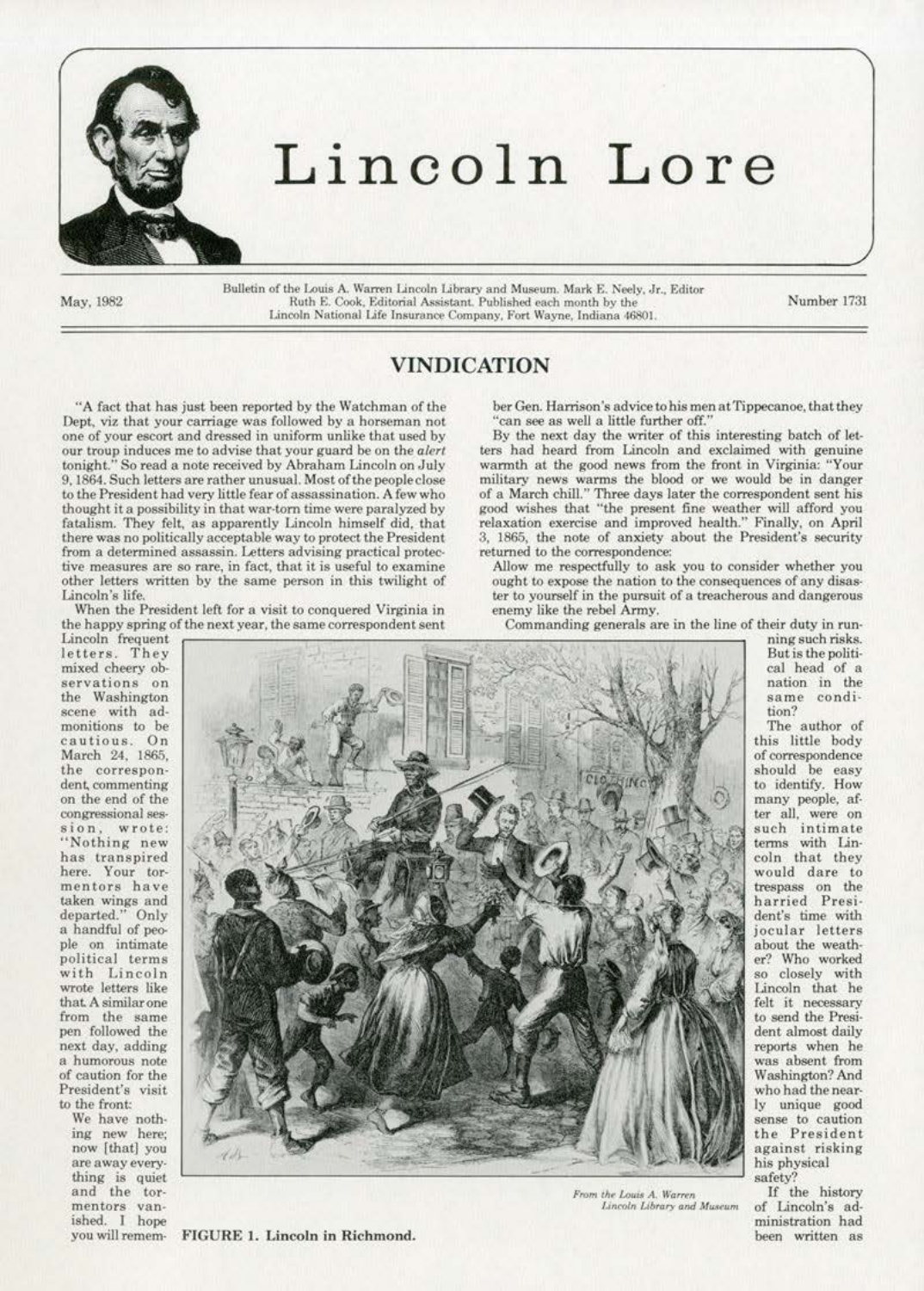

### FIGURE 2. Richmond at the end of the war.

it should have been, the answer to these questions should come to mind immediately. Yet a majority of readers will probably give the wrong answer. The writer of these letters was Edwin M. Stanton. Lincoln worked more closely with him than any other Cabinet member, if for no other reason than that the win· ning of the war was the principal task of Lincoln's adminis· tration and Stanton was the Secretary of War. This frequent personal contact produced friendly intimacy despite what one hears from lesser administration officials about Stanton's bearish manner. And Stanton was the only highranking official to worry about assassination and to instrument practical policies to prevent it. He insisted on a cavalry escort for the President's carriage rides. He established the 24-hour guard at the Executive Mansion in 1864.

A tremendous amount of silly and sensation-seeking literature has intervened since those days to tarnish Stanton's reputation. Happily, some correctives are beginning to appear. One of them is Thomas Reed Turner's *Beware the People Weeping: Pub-*

From the Louis A. Warren<br>Lincoln Library and Museum

*lic Opinion and the Assassination of Abraham Lincoln* (Baton Rouge: Louisiana State University Press. 1982). Among other worthwile accomplishments of this, the first book on the assassination by a professional historian, is its sensible vindication of Edwin M. Stanton's behavior in the wake of the Lincoln assassination.

Critics have accused Stanton of losing his head in the crisis, with organizing the pursuit of the assassins too slowly. and with keeping Booth's name from the public as long as he possibly could. Even sober historians who knew better than to read any sinister implications into these actions have been lulled into thinking they are accurate descriptions of Stanton's behavior. The first telegram from the Secretary of War men· tioning Booth's name was sent at 3:20 a.m. on April 15. A telegram sent at 4:44 a.m. stated that two assassins were involved in the attacks on Lincoln and Secretary of State William H. Seward. In fact, some newspapers learned Booth's name earlier from their own reporters (proof that there was no suppression of



FIGURE 3. Stanton at Lincoln's deathbed.

From the Louis A. Warren Lincoln Library and Museum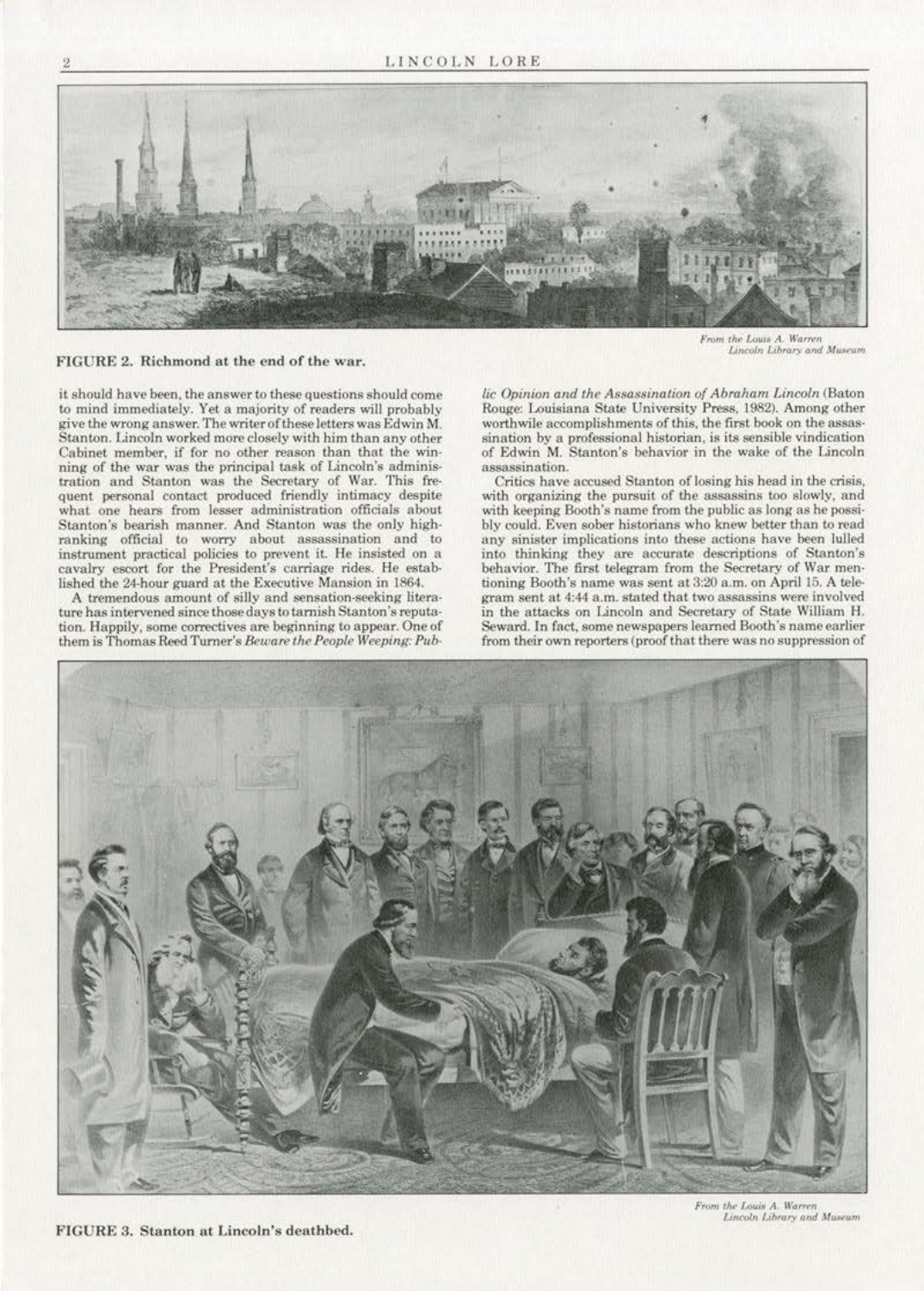

From the Louis A. Warren<br>Lincoln Library and Museum

### FIGURE 4. Edwin M. Stanton.

the news). Turner makes an even more telling point: "The announcement of the assassin's name in the newspapers, in any case, should hardly have been a government priority, for it could have little bearing on the pursuit. The government's primary responsibility was to notify its military commanders and detectives who would be engaged in tracking the assassins, and this was fairly rapidly accomplished." Some members of the administration feared violence in the army, and the news was kept from some commands until passions cooled. Giving the information to the press in half-baked form might have led to just the sort of frenzy feared by those who accuse Stanton of losing his head.

Far from reacting slowly, Stanton was the only high authority who acted quickly. Seward was, of course, incapacitated by wounds. Salmon P. Chase spent the fearful night in his house. Everyone else seemed paralyzed by grief or terror. Stanton, terribly grief-stricken himself (he spent parts of the next few days weeping visibly), swung into action because he had always seen to the modest security apparatus the President would allow and because he controlled the army and the military detectives who must maintain order and solve the crime.

There were many things to do that night, and the amount of time it took Stanton to decide Booth was the assassin was hardly excessive. He saw to the security of Washington (who knew but what the assassination was part of a Confederate plot to take over the capital?), he investigated both the Lincoln and the Seward assaults, he kept a lid on the potentially explosive army, and he watched his old friend slide into death. Surely that is plenty of activity to occupy four and a half hours.

As for the only really censurable aspect of his handling of the assassination's aftermath - Stanton's quick decision that Booth's was a Confederate plot planned in the highest realms of Confederate government - that was a natural assumption at a time when all Confederate forces had yet to surrender. As Paul Fussell shows in The Great War and Modern Memory. wars have a dichotomizing effect even on the imaginations of great writers. One begins to think always in terms of "us" and "them," "the front" and "the rear," or "victory" and "defeat." When something bad happens to us at such times, we naturally leap to the conclusion that "they" did it. Four years of bloody Civil War  $-$  the bloodiest war in American history, in fact  $$ were certainly sure to condition that reflex. Even Edward Bates, formerly the Attorney General and probably the most conservative person to serve in Lincoln's Cabinet, immediately assumed that the assassination was the work of the rebels.

Crusty, skeptical, independent-minded, and acerbic old Gideon Welles, also a conservative Cabinet member, blurted out, "Damn the Rebels, this is their work."

There is more to the history of the assassination than the story of Stanton's handling of its immediate aftermath. Thomas R. Turner's book contains many fascinating details and much sound reasoning on other points. Nothing in the book is more satisfying emotionally, however, than Turner's vindication of Edwin M. Stanton.

### **AN IMPORTANT** ANNOUNCEMENT

Ralph Geoffrey Newman will present the sixth annual R. Gerald McMurtry Lecture on Thursday, May 19, 1983, at 8:00 p.m. at the Louis A. Warren Lincoln Library and Museum in Fort Wayne, Indiana. His subject will be "Preserving Lincoln for the Ages: Collectors, Collecting, and Our Sixteenth President.'

Mr. Newman has been an important part of the world of historical collecting for fifty years. He opened his first antiquarian book store in 1933. As president of the Abraham Lincoln Book Shop in Chicago, a mecca for Lincoln students and collectors from all over the country, he has been since 1940 a central hub in the great wheel of Lincoln interest. Over the years he has handled such famous Lincoln items as his letter to General Hooker about dictatorship, his uniquely intimate correspondence with Joshua Speed, and the touching letter of condolence to Fanny McCullough.

Appraisals of historic papers have taken an increasing amount of Mr. Newman's time. Ralph Geoffrey Newman, Inc., formed in 1967, is the corporate embodiment of this enterprise. Mr. Newman has handled the papers of Warren Harding's mistress, Lyndon Johnson, and Omar Bradley, among many, many others

He was a founder of the first Civil War Round Table. For almost ten years he headed the Board of Directors of the Chicago Public Library. He has headed, shaped, aided, rescued, or advised dozens of other important institutions and organizations

Somehow Mr. Newman also managed to write or edit (sometimes with co-authors) several books, including Lincoln for the Ages and The Civil War. He is famous for his boundless energy and his inventive and fertile mind which has been the source of countless good ideas for the Lincoln field and for history in general.

For more information call 219-427-3031.



From the Louis A. Warren Lincoln Library and Museum

FIGURE 5. Ralph Geoffrey Newman.